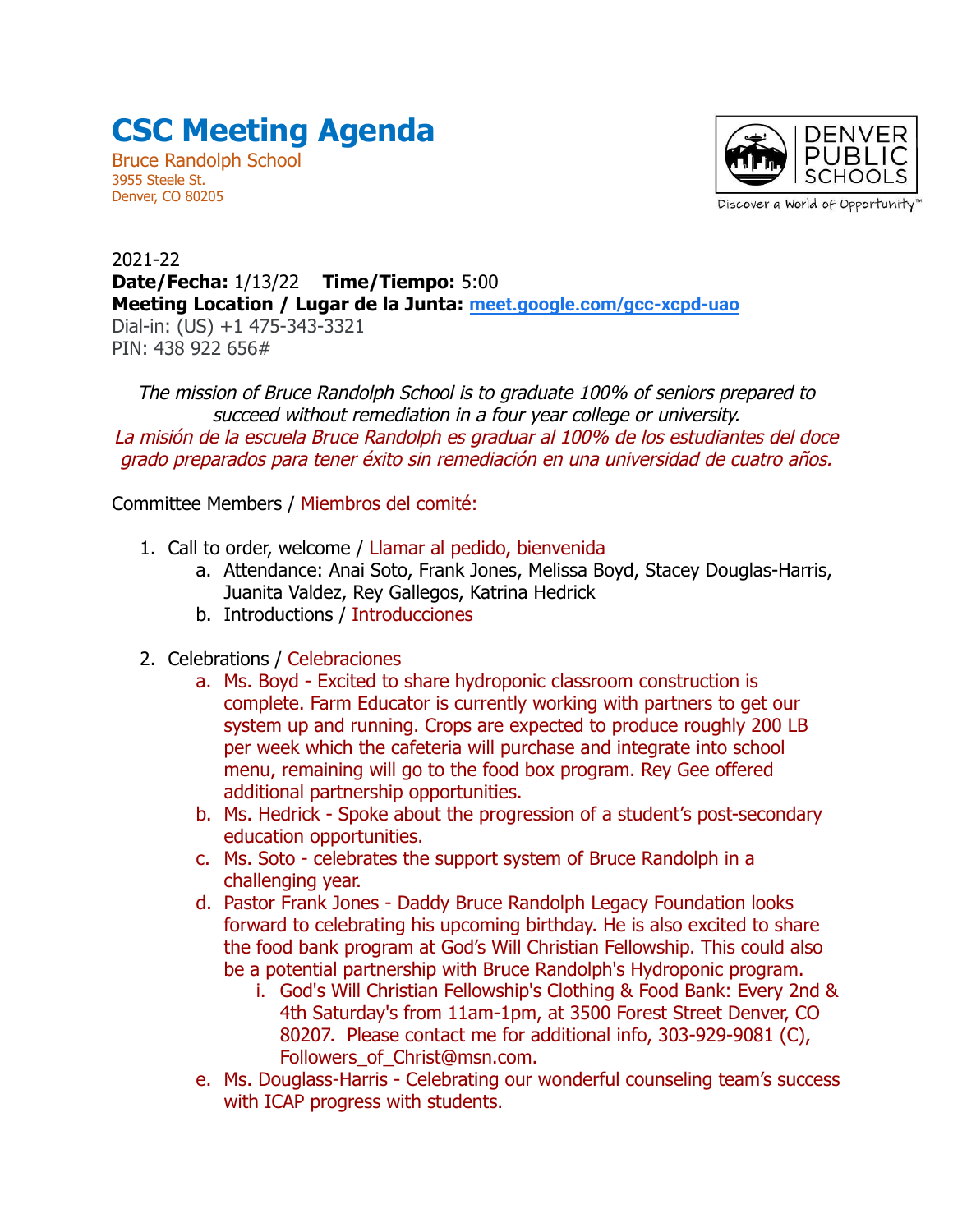- f. Ms. Valdez Shout out to our phenomenal leadership team, Access testing prep and support, especially from Mr. Botello and Ms. Soto stepping in as the Tech support team.
- g. Mr. G Celebrates health and growth in our community prosperity.
- 3. Agenda review / Revisión de la agenda
- 4. Public Input / Voz del público
	- a. No School Monday Jan 17th/ No escuela Lunes Enero 17
	- b. Access Testing January 18th and 20th [Schedule](https://drive.google.com/file/d/1fn_GH9gCcJfKC4jtuaba9sjnCwAh9CiQ/view) / Examen de Access Enero 18 y 20 [Horario de examen](https://drive.google.com/file/d/1fn_GH9gCcJfKC4jtuaba9sjnCwAh9CiQ/view)
	- c. School Choice starting Jan 14th through Feb 15th:

**The Round 1 SchoolChoice window for 2022-23 is 10 a.m. Jan. 14 through 4 p.m. Feb. 15, 2022. To participate in SchoolChoice, families submit one SchoolChoice application per student, on which they rank their top schools in order of preference, up to a limit of 12**. /Elección de escuela a partir del 14 de enero hasta el 15 de febrero: **La ventana de elección de escuela de la Ronda 1 para 2022-23 es de 10 a.m. Del 14 al 4 de enero a las 4 p.m. 15 de febrero de 2022. Para participar en SchoolChoice, las familias envían una solicitud de SchoolChoice por estudiante, en la que clasifican a sus mejores escuelas en orden de preferencia, hasta un límite de 12.**

- *●* Ms. Soto will offer 1-1 support for families as needed.
- *●* Mr. Gee asked about enrollment statistics since school choice began. Ms. Boyd - There has been some changes in enrollment only since MCauliffe Manual Middle School has opened. Mr. Gee speaks to the socio-political barriers school choice presents and expresses the needs of students who are not being met because of the school choice system. Ms. Boyd spoke to the issues that have been identified as a result of school choice, and the interesting budgeting challenges that exist in schools and different funding systems that follow students based on their needs. Next meeting she will have a budget form that explicitly shows the way money is flowing. Mr. Gee spoke to the systemic issues that are present in the general school system, paralleled to the prison system.
- d. Virtual School Tour January 19th from 6-8pm [Virtual](http://meet.google.com/qki-dcyu-xcv) Link /Visita virtual a la escuela Enero 19 a las 6-8pm [Virtual Link](http://meet.google.com/qki-dcyu-xcv)
- 5. Principal's Report / Informe del Director
	- a. Adjustment to the school choice program for 8th grade to 9th grade